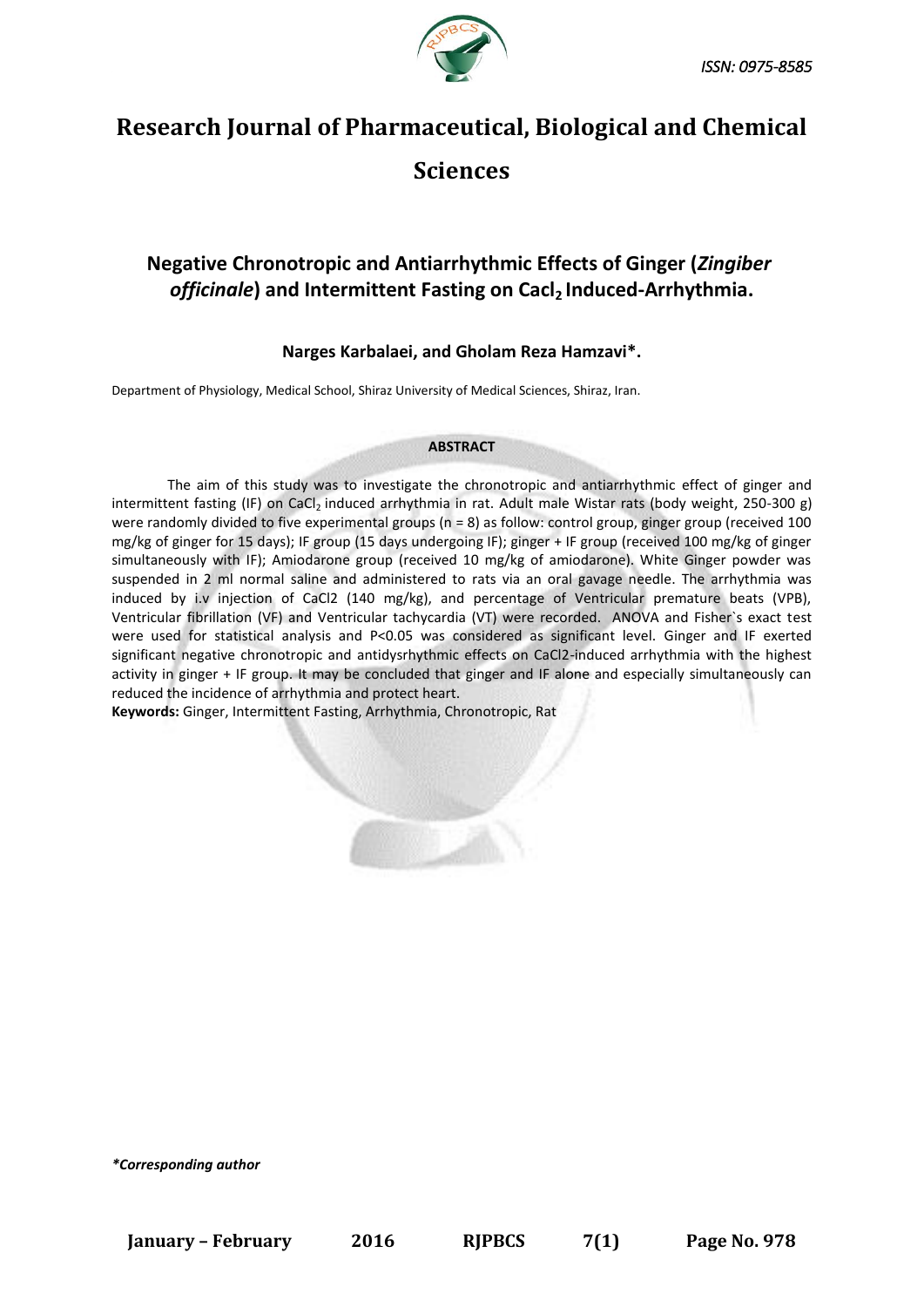

#### **INTRODUCTION**

Sudden cardiac death, that is a main cause of mortality in patients with cardiovascular diseases, is caused by the arrhythmias [1]. Arrhythmias resulted from irregularity at impulse generation, conduction or combination of both in the heart [2]. The different and lethal types of ventricular arrhythmias including, premature ventricular beat (PVB), ventricular fibrillation (VF), and ventricular tachycardia (VT) [3]. The mechanisms of arrhythmogenesis are not fully understood so far, but some molecular mechanisms known to contribute to arrhythmias include genetic alterations of ion channels and structural remodeling of the left ventricle [4]. There are many evidence suggesting that altered ion homeostasis and structural remodeling are highly associated with increased reactive oxygen species (ROS) [5]. ROS can be produced through electron leakage from mitochondria that occupy approximately 30% of the volume of ventricular cardiomyocytes, during oxidative phosphorylation and through the activation of several cellular enzymes including the xanthine oxidase, NADPH oxidase, and uncoupled nitric oxide synthase (NOS) [6]. It has been established that during oxidative stress, increased ROS production is associated with antioxidant reserve reduction [7-9]. The limited efficacy and proarrhythmic potential of conventional antiarrhythmic drugs has generated interest in new approaches to the treatment of arrhythmias. Due to the deleterious role of ROS in arrhythmogenesis and also to the diminished endogenous antioxidant reserve, it would be reasonable to suppose that the administration of antioxidants might be effective for treatment of arrhythmias. Ginger (Zingiber officinale), well known and widely used herb, contains a number of antioxidants such as ascorbic acid, beta-carotene, terpenoids, alkaloids, and polyphenols such as flavonoids, flavones glycosides, rutin and etc [10]. Previous studies have shown that ginger has good free radical scavenging ability and can be used as a radical inhibitor or scavenger, acting possibly as a primary antioxidant [11]. Ginger has been used in herbal medicine for the treatment of a range of diseases such as hypercholesterolemia, rheumatoid arthritis, neurological diseases, asthma, stroke, constipation, diabetes and cancer [10,12,13]. Dietary restrictions, either a diminished energy intake or intermittent fasting (IF), a dietary regimen in which food is available ad libitum but only every other day, have been proven to enhance life span and to decrease the incidence of age-associated diseases, including diabetes, cancer and kidney disease in animal models [14]. The anti-inflammatory properties and antioxidant potential of dietary restriction have been reported [15]. Post-ischemic oxidative stress and inflammatory response have been significantly reduced in the myocardium of calorie-restricted rats [16]. In addition, dietary restriction could reduce the infarct size, the number of apoptotic myocytes and the inflammatory response after coronary artery ligation, in the IF group compared with control diet group [17]. These results suggest that dietary restriction protects myocardium against oxidative and ischemic damage. The objectives of the present study are to investigate the antiarrhythmic effect of ginger, as an antioxidant, and IF alone and simultaneously and also to comparison the antiarrhythmic effect of these two treatments in CaCl<sub>2</sub> induced arrhythmias in rat.

There are three methods to induce arrhythmias including, ischemia-reperfusion, electrical and chemical (such as CaCl<sub>2</sub>) [18]. CaCl<sub>2</sub> induces arrhythmias through a direct and also indirect action mediated through the sympathetic nervous system [19].

Amiodarone, that is a class III [antiarrhythmic agent](https://en.wikipedia.org/wiki/Antiarrhythmic_agent) used for various types of [cardiac dysrhythmias,](https://en.wikipedia.org/wiki/Cardiac_dysrhythmia) both [ventricular](https://en.wikipedia.org/wiki/Tachyarrhythmia#Ventricular) and [atrial](https://en.wikipedia.org/wiki/Tachyarrhythmia#Atrial) [20], has been used in this study as a standard antiarrhythmic drug.

#### **MATERIALS AND METHODS**

#### **Chemicals**

Ginger and Amiodarone (sigma), CaCl<sub>2</sub> (Merk Co. Darmstadt, Germany), ketamine hydrochloride and xylazine (Alfasan Co, Woderen- Holland).

#### **Animals and treatments**

Adult male Wistar rats (body weight, 250-300 g) were randomly divided to five experimental groups (n = 8) as follow: control group, ginger group (received 100 mg/kg of ginger for 15 days); IF group (15 days undergoing IF); ginger + IF group (received 100 mg/kg of ginger simultaneously with IF); Amiodarone group (received 10 mg/kg of amiodarone). All groups were maintained under the same condition (temperature 22  $\pm$ 2°C and 12-hours dark-light cycle) supplied with food and water ad libitum. White Ginger powder was suspended in 2 ml normal saline and administered to rats via an oral gavage needle for 15 days. Control group

**January – February 2016 RJPBCS 7(1) Page No. 979**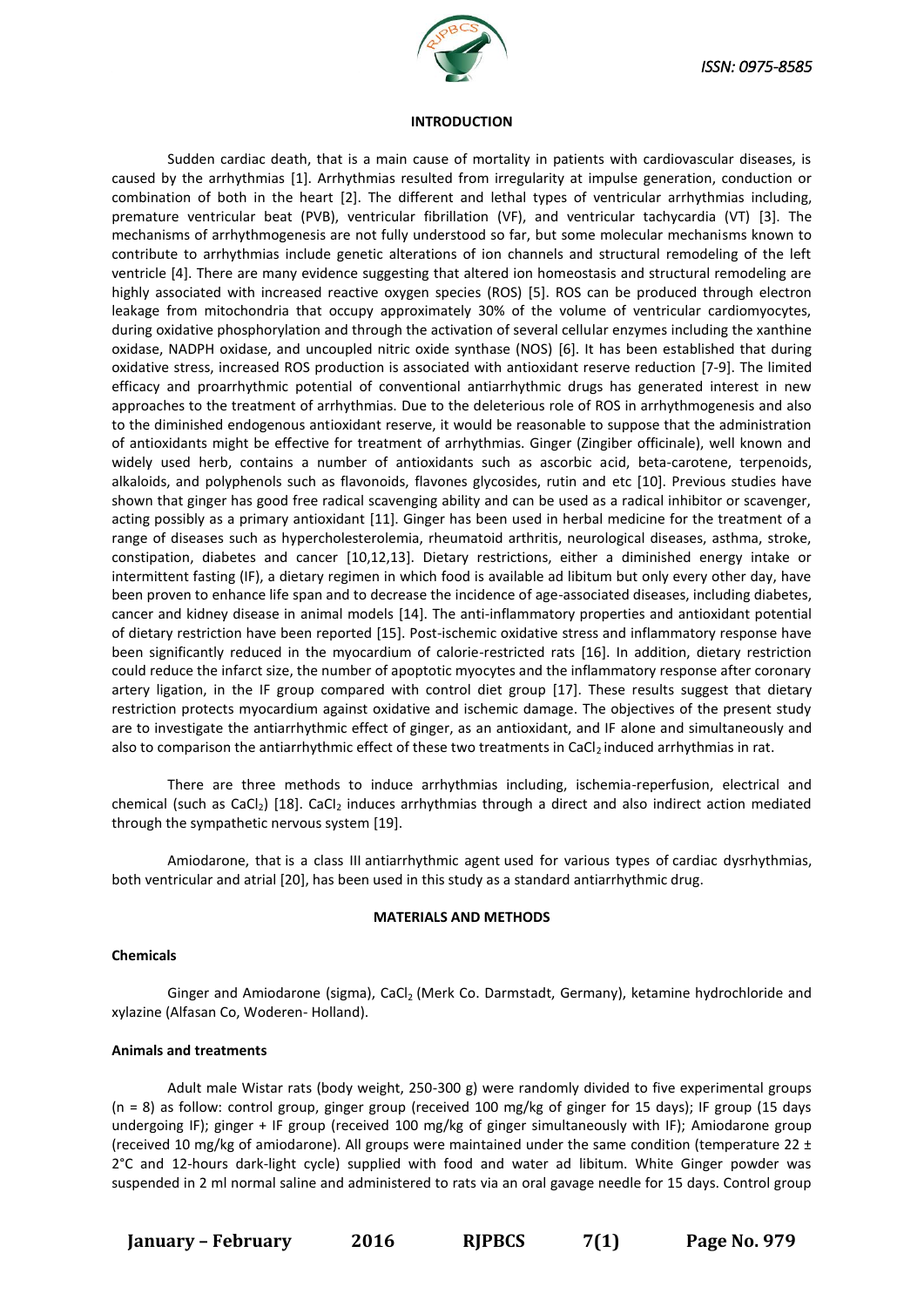

received 2 ml of saline orally for the same duration and for doing IF, animals received food every other day for 15 days. Ginger + IF group, were under IF and simultaneously received ginger with the same dose and duration as other groups.

This study was approved by the animal care and ethical committee of the Shiraz University of Medical Sciences, Shiraz, Iran.

#### **Preparation of animals**

Rats were anesthetized with intraperitoneal injection of xylazine (5 mg/kg) and ketamine (50 mg/kg). After anesthesia, prep & drep with betadine were done. Then, a longitudinal incision was made in area of groin. A poly ethylene catheter was inserted in femoral vein, and fixed around it, for IV injections [6]. Lead II electrocardiogram (ECG) was recorded by Bio Amp and monitored continuously by a Power Lab system (AD Instruments, Australia) for calculating and interpretation of electrophysiological parameters.

#### **Inducing and recording of arrhythmias**

ECG was recorded in all groups for 15 min, before the induction of chemical- arrhythmia to allow hemodynamic equilibration. Heart rate (HR) was calculated from ECG recording in the first day and 15 days after administration of ginger or IF. In the  $15<sup>th</sup>$  day of experiment, arrhythmia was induced by intravenous injection of CaCI<sub>2</sub> (140mg/kg), and percentage of incidence of ventricular premature beats (VPB), ventricular tachycardia (VT) and ventricular fibrillation (VF) were calculated after injection of CaCI2 [21].

#### **Statistical analysis**

Between groups comparisons were analyzed by one-way ANOVA while for within group comparisons Paired t-test was used. Fisher`s exact test was also employed to evaluate the arrhythmias data. The value p<0.05 were considered significant level.

#### **RESULTS**

#### **Effect on HR**

The effects of administration of ginger and undergoing IF for 15 days and simultaneous effect of these two interventions on HR of male Wistar rats are presented in Figure1. In ginger group, HR significantly (p<0.05) decreased after 15 days receiving ginger. Figure 1.shows that in rats subjected to 15 days IF, HR significantly decreased (p<0.05) in comparison to first day. Rats in ginger + IF group showed more significant reduction of HR (p<0.01) after receiving of ginger and simultaneously subjected to IF in comparison to first day. To test the difference between experimental groups with control group, one-way ANOVA carried out. Based on this statistical analysis, HR significantly decreased in Ginger and IF groups (p<0.05), and also reduced in ginger + IF group (p<0.001) in comparison to control group.



**Figure 1: Effect of ginger and IF on HR. Results are expressed as Mean ± SEM of 8 rats per group, within and between group comparison done by paired-t test and one-way ANOVA respectively. \*P<0.05, \*\*P<0. 01 shows within group difference and # P<0.05, † P<0. 01 shows difference with control group.**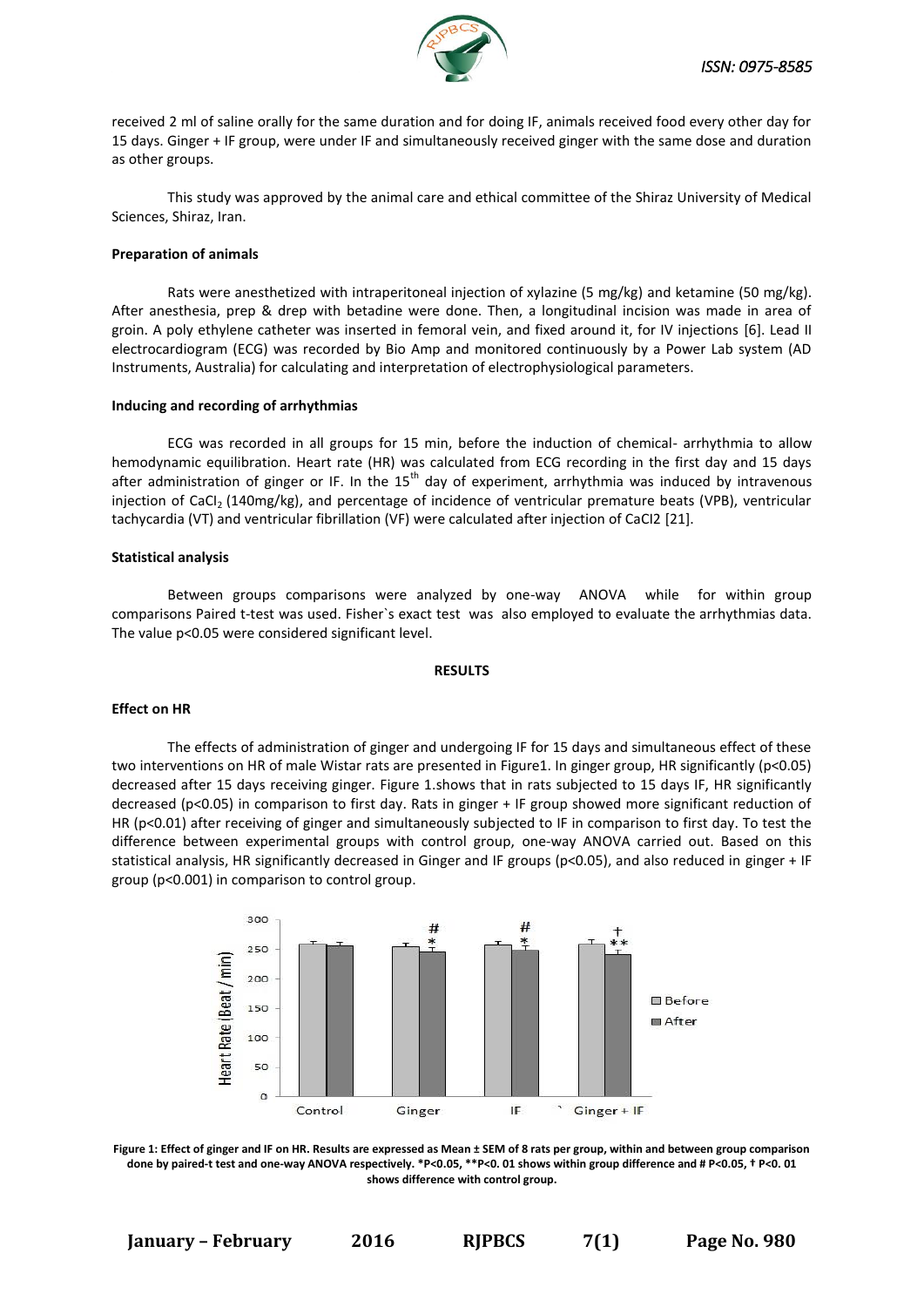

#### **Effect on arrhythmiaCaCl<sup>2</sup> -induced arrhythmia**

The data from the control group were considered as 100. Other data were compared with the control group and the results were expressed as percentages. Data presented in Figure 2, shows significant decrease in the incidence of VT in the amiodarone group (p<0.01), ginger group (p<0.05), IF group (p<0.05) and ginger + IF group (p<0.01) compared with control group.



**Figurer 2. Effect of ginger and IF on incidence of Ventricular Tachycardia (VT). The data from the control group was considered as 100 % and the results were compared to those of control group and are expressed as a percentage data. \*P<0.05, \*\*P<0. 01 vs control group.**

The incidence of VF reduced significantly in the amiodarone group (p<0.01), ginger group (p<0.05), IF group ( $p$ <0.05) and ginger + IF group ( $p$ <0.01) compared with control group (Figure. 3).



**Figurer 3. Effect of ginger and IF on incidence of Ventricular Fibrillation (VF). The data from the control group was considered as 100 % and the results were compared to those of control group and are expressed as a percentage data. \*P<0.05, \*\*P<0. 01 vs control group.**

The incidence of VPB reduced significantly in the amiodarone group (p<0.05), ginger group (p<0.05), IF group ( $p<0.05$ ) and ginger + IF group ( $p<0.01$ ) compared with control group (Figure. 4).



**Figurer 4. Effect of ginger and IF on incidence of Ventricular Premature Beat (VPB). The data from the control group was considered as 100 % and the results were compared to those of control group and are expressed as a percentage data. \*P<0.05, \*\*P<0. 01 vs control group.**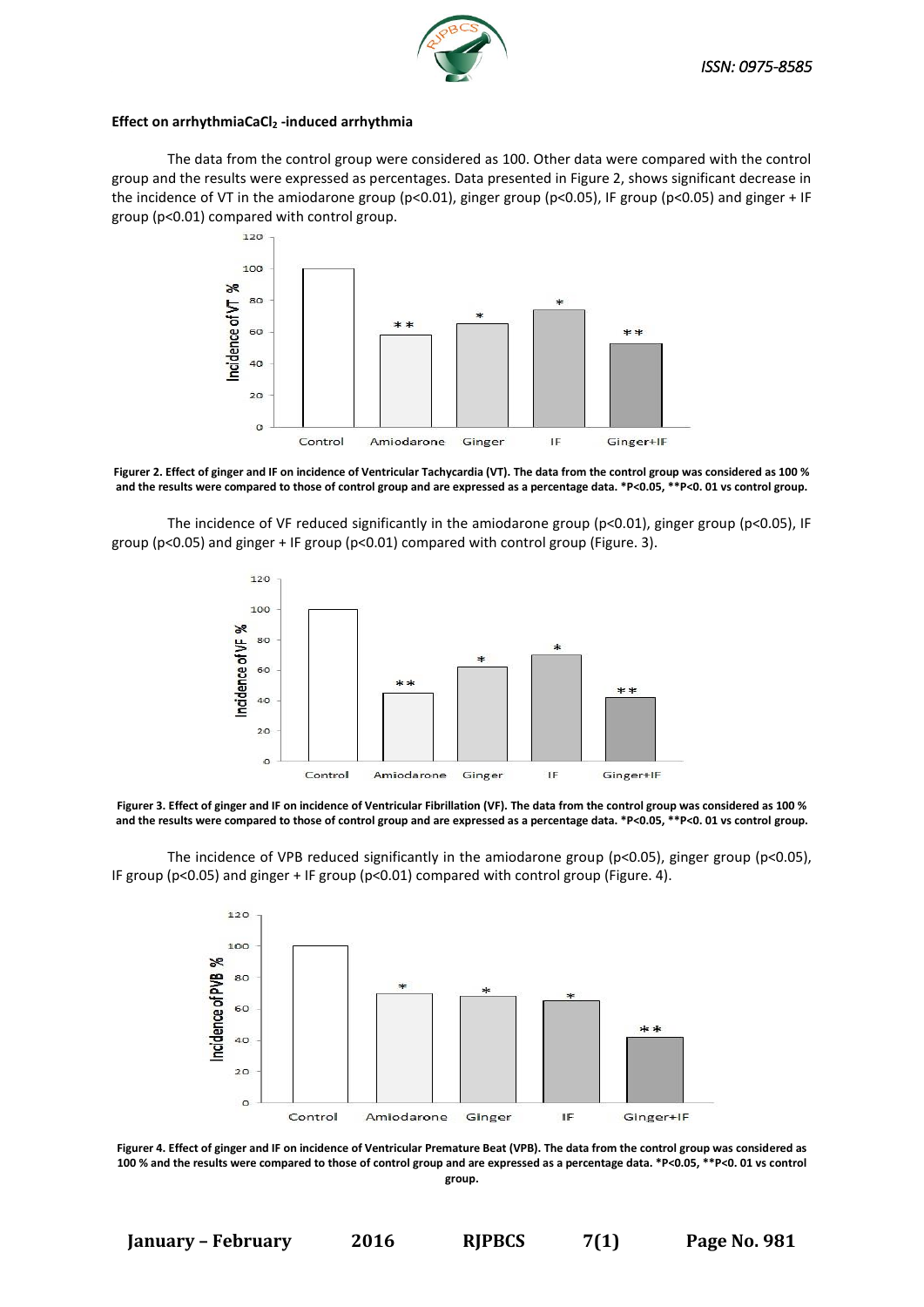

#### **DISCUSSION**

Developing a strategy to prevent arrhythmias that are the most common cause of sudden cardiac death, without any side effects is still under study. Due to the established and detrimental role of oxidative stress in arrhythmogenesis and proarrhythmic potential of conventional antiarrhythmic drugs, investigating the antidysrhythmic effects of natural antioxidant has been interested. Ginger has been recorded in "Generally Recognized as Safe" (GRAS) document of the US FDA. This widely used herbal spice with a dose of  $0.5 - 1.0$  g ingested 2-3 times for periods ranging from 3 months to 2.5 years did not cause any adverse effects in human [22]. The aim of this study, was to examine the possible choronotropic and antiarrhythmic effects of ginger and IF individually and together. Significant decrease of HR in all groups, especially in ginger + IF group, exhibits that these treatments exerted negative choronotropic effects. Data showed that receiving ginger for 15 days and also subjecting to 15 days of IF, significantly reduces HR and more significant reduction was seen in ginger + IF group. Acetylcholine, released by the parasympathetic nerve endings, acting through nicotinic receptors in the sinoatrial node (SA node) reduces HR and is degraded by acetylcholinesterase. There is evidence that both red and white ginger especially latter, used in this study, inhibit acetylcholinesterase [23] and negative choronotropic effect of ginger can be attributed to its inhibitory effect on acetylcholinesterase activity. In addition, it has been shown that polyphenol compounds, bonding beta-adrenergic receptors, prevent increasing of heart rate [24]. In pathological conditions, increased ROS production stimulate central sympathetic outflow promoting sympathetic hyperactivity, an effect that has been normalized by antioxidant therapy in experimental hypertension [25]. Presented data of HR shows IF, in addition to ginger, also exerted negative choronotropic effect and interestingly, this effect was more significant in ginger + IF group. Calorie restriction and IF in a wide range of laboratory animals, extended lifespan and decreased the incidence of several age-related diseases [26]. Investigating heart-rate variability in Sprague-Dawley rats after IF showed reduced sympathetic activity associated with increased vagal tone [27]. It has been reported that IF is capable of reducing HR and blood pressure [28]. Regarding this evidenced and considerable HR lowering effect of IF and ginger, these exerted negative choronotropic effect in present study and potentiated this effect of each other to cause more significant negative choronotropy in ginger + IF group than two other groups. To assess antiarrhythmic effect of ginger and IF, we evaluated this effect on CaCl<sub>2</sub> induced arrhythmia and showed that these interventions reduce three main lethal type of ventricular arrhythmias including VT, VF and VPB. Although ginger and IF individually did not show the same antiarrhythmic effect as amiodarone, concurrently did. Cardiac myocytes have poor antioxidant defense systems, and therefore are susceptible to the damage caused by ROS [5]. Accumulating ROS may lead to cardiac  $Ca<sup>2+</sup>$  overload and consequently delayed afterdepolarizations (DADs), which is likely to initiate triggered activity and ventricular arrhythmias [29]. Ginger, through its strong antioxidant and radical scavenging effects, have eliminated Cisplatin induced cardiotoxicity and significantly decreased leakage of LDH and CK from cardiac myocytes and increased level of endogenous antioxidant enzymes [30]. Ventricular arrhythmias enhances plasma level of angiotensin II (AngII), which through AT1 receptors and activation of NADPH oxidase increases ROS generation [31,32]. The major ingredient of ginger, [6]-Gingerol, has been identified as a novel AT1 receptor antagonist, which partially clarified the mechanism of ginger regulating blood pressure, reducing oxidative damage and strengthening heart in the cardiovascular system [33]. Nrf2, a transcription factor regulating the expression of antioxidant enzymes in response to oxidative stress, has been upregulated in cell line model treated with 6-Shogaol which is another bioactive component of ginger [34]. There are many reports indicating that IF not only reduces oxidative stress but increases adaptive responses to most stressors [14-16, 28]. Significant reductions of post ischemic oxidative stress and inflammatory responses have been shown in the myocardium of rats subjected to IF [14]. It seems that antioxidant and cardioprotective effects of both ginger and IF could additively reduce incidence of ventricular arrhythmias in this study.

#### **CONCLUSION**

The data obtained from this experimental study clearly demonstrate that ginger and IF, due to their antioxidant and cardioprotective effects, alone and specially together exerted negative choronotropic effect, and significantly reduced the incidence of ventricular arrhythmias in CaCl<sub>2</sub> induced arrhythmia in rat.

#### **ACKNOWLEDGMENT**

Authors gratefully acknowledge the financial support of Vice Chancellery of research affairs, Shiraz University of Medical Sciences, Shiraz, Iran. (Grant No. 7861).